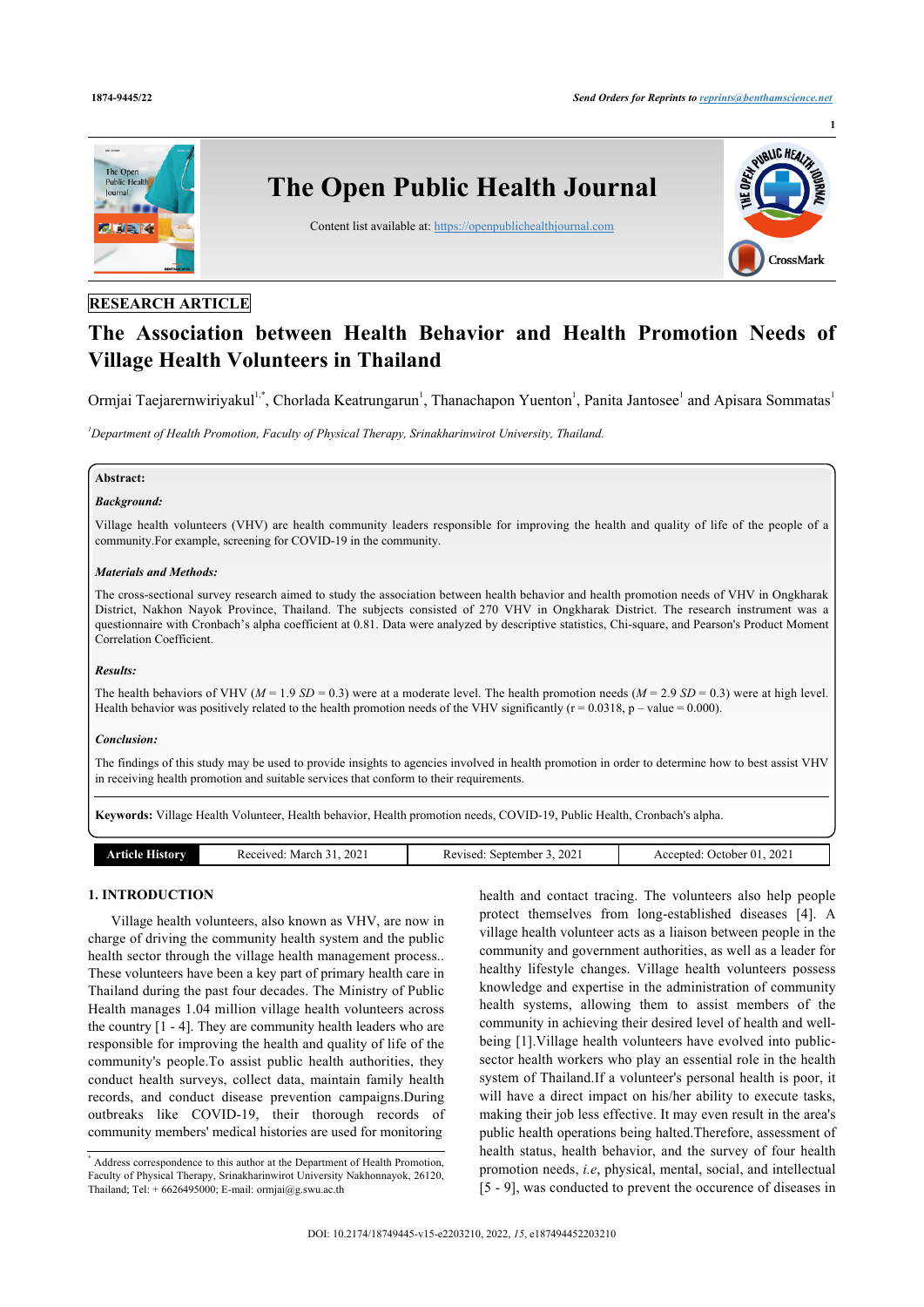volunteers.The aforementioned health concerns can be addressed if the volunteers' health condition, health behavior, and health requirements are identified and taken care of.If the volunteers maintain their health, they will be able to serve as role models and share their experiences with others in the community, resulting in positive developments.

It can be observed from literature review research that there is a lack of studies on health promotion needs and health behaviors of volunteers in Thailand, especially in Ongkharak district Nakhon Nayok province. Therefore, a study on the needs for health promotion and behavior of village health volunteers in Ongkharak district Nakhon Nayok province, Thailand, has been conducted

# **1.1. Objective**

The study aims to study the relationship between health promotion needs and health behavior of village health volunteers in Tambon Health Promoting Hospital Ongkharak District, Nakhon Nayok Province, Thailand.

#### **2. MATERIALS AND METHODS**

This study is a survey research based on—cross-sectional descriptive research on factors that correlate between healthy behaviors and health promotion needs of village health volunteers.

## **2.1. Sample Size**

The sample size of the study population was calculated by using Taro Yamane formulae, and the formulae used was stated as  $n=[N/1+N(e)2]$ , where,  $n=$ sample size; N=total population; and e=tolerable error (0.05 or 95%). The population of 829 village health volunteers in the area of responsibility, Health Promoting of Tambon Hospital, Ongkharak District, Nakhon Nayok Province, Thailand, was considered the total population, and a sample size of about 270 was calculated. Village health volunteers were selected randomly by sampling the lists from the area of responsibility, Health Promoting of Tambon Hospital, Ongkharak District, Nakhon Nayok Province, Thailand.

#### **2.2. Research Instruments**

A questionnaire was developed for this study. The questionnaire was put through the face and content validation by experts, and reliability was achieved via the test retest method. The Cronbach's alpha of the questionnaire had an overall reliability value of 8.Health promotion behavior and needs questionnaire was divided into 4 parts:

Part 1: General information; gender, age, period of volunteering, village health, status, congenital disease, and occupation.

Part 2: Health status assessment form included weight, height, BMI, waist circumference, and blood pressure.

Part 3: Health behavior scale consisted of 24 items and the items were scored on a 4-point Likert-type scale: 0 never, 1 sometimes, 2 often, and 3 regularly. It had six subscales: 1) health responsibility, 2) interpersonal relationship, 3) nutrition, 4) exercise, 5) spiritual growth, and 6) stress management. To calculate the mean score of the scale, the scores of all items were summed up, ranging from 0 to 3. High mean scores from the scale were interpreted as positive health behaviors. The mean score of the scale indicated healthy behavior; score 0 – 1.00 indicated poor behavior, score 1.01 – 2.00 indicated moderate behavior, and score 2.01 – 3.00 indicated good behavior.

Part 4: Health promotion needs scale consisted of 11 items and the items were scored on a 5-point Likert-type scale: 0 very low, 1 low, 2 moderate, 3 high, and 4 the most. It had four subscales: 1) physical, 2) mental, 3) social, and 4) spiritual. To calculate the total score of the scale, the scores of all items were summed up, which could range from 0 to 5. High mean scores from the scale were interpreted as high health promotion needs. Score 0 - 1.33 indicated low, score 1.34 – 2.67 indicated moderate, and score 2.68 – 4 indicated high health promotion needs.

#### **2.3. Collecting Information Methods**

#### *2.3.1. Step 1 Preparation phase*

1.1 Researchers are to send introduction letters explaining the purpose and operating methods of education through the Faculty of Physical Therapy Srinakharinwirot University to the Health Promoting of Tambon Hospital to collect the data.

1.2 Collaboration with the director staff and volunteers to make an appointment to collect information.

#### *2.3.2. Step 2 Implementation phase*

2.1 Protection of the population sampling explaining the objectives and details of the project to the sample group and allowing volunteers to sign consent to provide information.

2.2 On the appointment date, each volunteer answer the questionnaire with the researchers' help.

2.3 The researchers examine the questionnaire for completeness and conduct statistical analysis.

# **2.4. Data Analysis**

Data were analyzed using descriptive statistics, Chi-square test, and Pearson's correlation tests. Statistical significance was set at  $\leq$  .05.

#### **2.5. Ethical Consideration**

The study protocol was approved by the ethics committee of the Physical Therapy Faculty, Srinakharinwirot University, Thailand (identifier: ID PTHP 2019-005). The aim of the study was explained to the participants and informed consent was obtained voluntarily. The participants were also informed that their information might be used in publications or conference presentations, and their identities will remain anonymous.

# **3. RESULTS**

Data of personal factors [A1] showed that the majority of the village health volunteers (VHV) were females (224), 82.9%, with ages ranging from 50 to 59 years, 34.8% (94) were volunteers in the period of 1-9 years, and 53.7% (145) were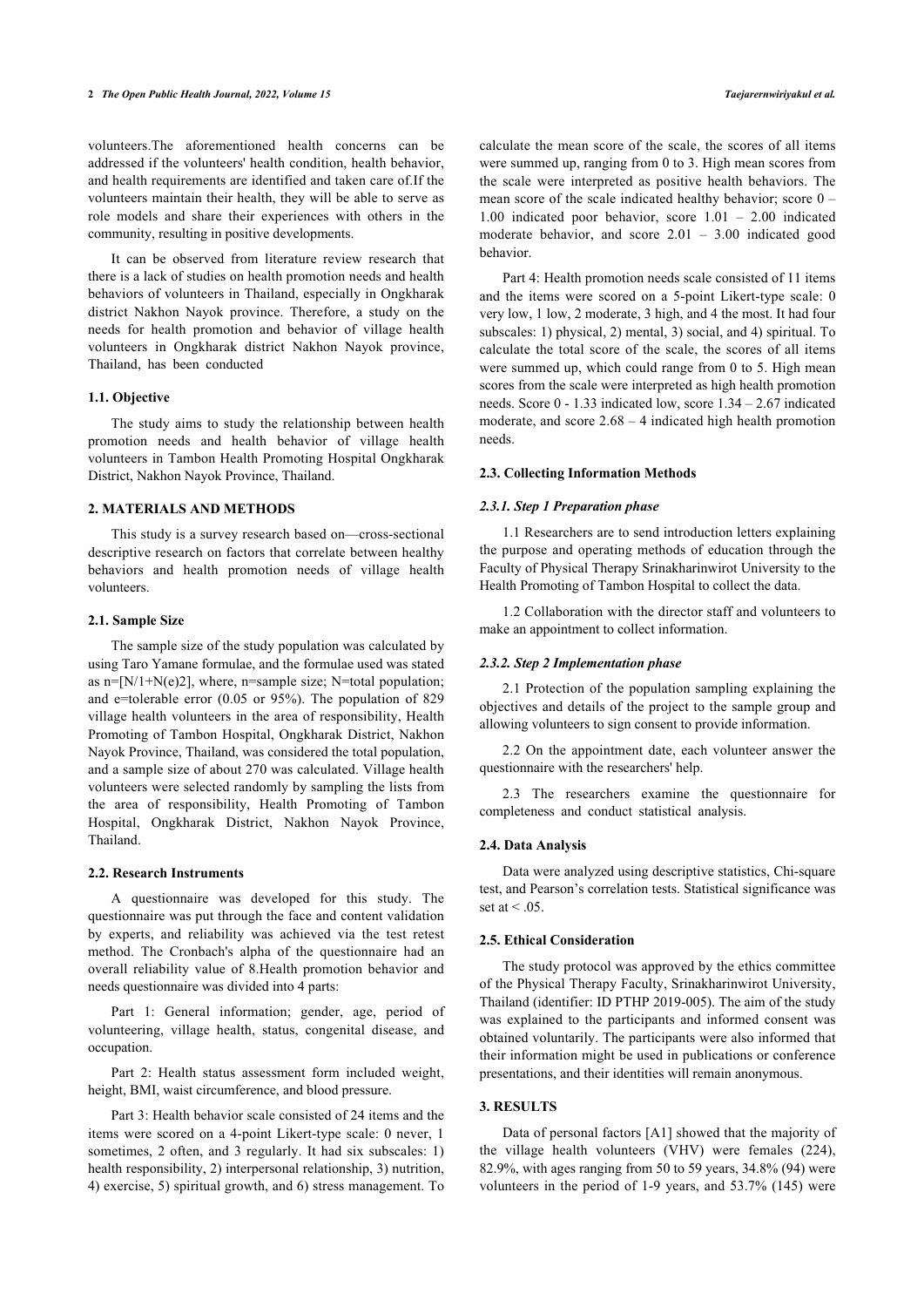married. Education is at the elementary level for 199 people or 73.7 percent of the population. There were 126 persons in all, accounting for 46.7 percent of the total population. General employment accounts for 117 people or equivalent to 43.3 percent of the population, whereas congenital disease (high blood pressure, obesity, and diabetes) affects 153 persons, or 56.7 percent.

2. According to health data [A1], out of 270 village health volunteers, 131 individuals (48.52%) were obese with extra waist circumference, whereas 160 people (59.3%) had normal blood pressure  $(124.58 \pm 14.24)$ .

3. The sample's health behavior data revealed that the majority of village health volunteers had moderate health habits, with an average of 1.9 points out of 3 and 178 participants (65.9%) (Table**1**).

4. The health promotion needs of the sample suggest that the majority of public health volunteers have high overall health promotion needs, with [an](#page-2-1) average score of 2.9 out of 4 and 173 people (64.1%) (Table **2**).

| Health behavior                 | Numbers (n)    | Percentages  | $\boldsymbol{M}$ | <b>SD</b> | Level    |  |
|---------------------------------|----------------|--------------|------------------|-----------|----------|--|
| <b>Health responsibility</b>    |                |              |                  |           |          |  |
| Good                            | 74             | 27.4         | 1.87             | 0.41      | Moderate |  |
| Moderate                        | 192            | 71.1         |                  |           |          |  |
| Poor                            | $\overline{4}$ | 1.5          |                  |           |          |  |
| Interpersonal relationship      |                |              |                  | 0.44      | Moderate |  |
| Good                            | 92             | 34.1         | 1.97             |           |          |  |
| Moderate                        | 177            | 65.6         |                  |           |          |  |
| Poor                            | $\mathbf{1}$   | 0.4          |                  |           |          |  |
| Nutrition                       |                |              |                  |           |          |  |
| Good                            | 81             | 30.0         | 1.99             | 0.43      | Moderate |  |
| Moderate                        | 185            | 68.5         |                  |           |          |  |
| Poor                            | 4              | 1.5          |                  |           |          |  |
| <b>Exercise</b>                 |                |              |                  |           | Moderate |  |
| Good                            | 19             | 7.0          | 1.52             | 0.42      |          |  |
| Moderate                        | 209            | 77.4         |                  |           |          |  |
| Poor                            | 42             | 15.6         |                  |           |          |  |
| Spiritual growth                |                |              |                  |           |          |  |
| Good                            | 93             | 34.4         | 2.21             | 0.66      | Good     |  |
| Moderate                        | 141            | 52.2         |                  |           |          |  |
| Poor                            | 36             | 13.3         |                  |           |          |  |
| <b>Stress management</b>        |                |              |                  | 0.34      |          |  |
| Good                            | 58             | 21.5         | 1.86             |           | Moderate |  |
| Moderate                        | 211            | 78.1         |                  |           |          |  |
| Poor                            | $\mathbf{1}$   | 0.4          |                  |           |          |  |
| <b>Overall health behaviors</b> |                |              | 1.90             | 0.60      | Moderate |  |
| Good                            | 92             | 34.1         |                  |           |          |  |
| Moderate                        | 178            | 65.9         |                  |           |          |  |
| Poor                            | $\overline{0}$ | $\mathbf{0}$ |                  |           |          |  |

# <span id="page-2-0"></span>**Table 1. Health behavior (n=270).**

# <span id="page-2-1"></span>**Table 2. Health promotion needs (n=270).**

| <b>Health promotion needs</b> | <b>Numbers (People)</b> | Percentages | M    | SD   | Level |
|-------------------------------|-------------------------|-------------|------|------|-------|
| Physical                      |                         |             |      |      |       |
| High                          | 172                     | 63.7        | 2.93 | 0.81 | High  |
| Moderate                      | 90                      | 33.3        |      |      |       |
| Low                           |                         | 3.0         |      |      |       |
| Mental                        |                         |             |      |      |       |
| High                          | 159                     | 58.9        | 2.79 | 0.72 | High  |
| Moderate                      | 106                     | 39.3        |      |      |       |
| Low                           |                         | 1.9         |      |      |       |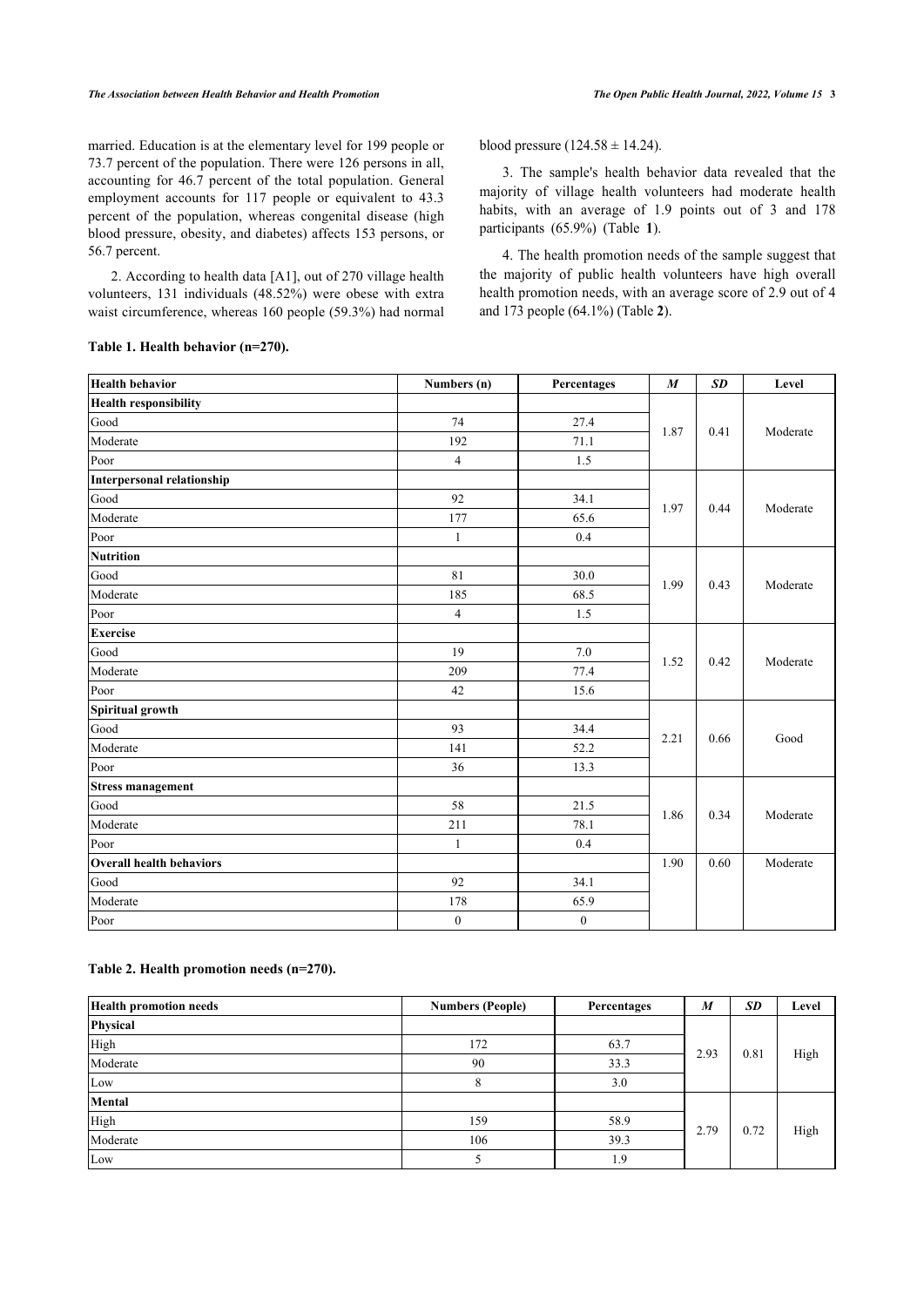#### **4** *The Open Public Health Journal, 2022, Volume 15 Taejarernwiriyakul et al.*

*(Table 2) contd.....*

| Social                         |     |      |      |      |      |
|--------------------------------|-----|------|------|------|------|
| High                           | 154 | 57.0 |      |      |      |
| Moderate                       | 108 | 40.0 | 2.90 | 0.74 | High |
| Low                            | 8   | 3.0  |      |      |      |
| Spiritual                      |     |      |      |      |      |
| High                           | 186 | 68.9 | 3.00 | 0.77 |      |
| Moderate                       | 79  | 29.3 |      |      | High |
| Low                            | 5   | 1.9  |      |      |      |
| Overall health promotion needs |     |      | 2.90 | 0.30 | High |
| High                           | 173 | 64.1 |      |      |      |
| Moderate                       | 93  | 34.4 |      |      |      |
| Low                            | 4   | 1.5  |      |      |      |

<span id="page-3-0"></span>**Table 3. Relationship between health behavior and health promotion needs (n=270).**

| Relationship between health behavior and health promotion needs | <b>Overall Health Promotion</b> | <b>Health Promotion Needs</b>    |         |         |         |
|-----------------------------------------------------------------|---------------------------------|----------------------------------|---------|---------|---------|
|                                                                 | <b>Needs</b>                    | physical mental Social spiritual |         |         |         |
|                                                                 | R                               | R                                | R       | R       | R       |
| Overall Health behavior                                         | $0.32*$                         |                                  |         |         |         |
| Health responsibility                                           |                                 | $0.33*$                          | $0.25*$ | $0.23*$ | $0.27*$ |
| Interpersonal relationship                                      |                                 | $0.24*$                          | $0.19*$ | $0.15*$ | $0.18*$ |
| Nutrition                                                       |                                 | $0.23*$                          | $0.20*$ | $0.14*$ | $0.24*$ |
| Exercise                                                        |                                 | $0.14*$                          | 0.07    | $0.18*$ | $0.14*$ |
| Spiritual growth                                                |                                 | 0.06                             | 0.09    | 0.11    | 0.10    |
| Stress management                                               |                                 | $0.22*$                          | $0.16*$ | $0.17*$ | $0.17*$ |

 $*$ p - value < $0.05$ 

5. Health behavior had statistically significant positive correlations with health promotion needs in a weak relationship  $(R = 0.32, p-value = 0.00)$ . Moreover, health responsibility, interpersonal relationships, and stress management behavior were significantly related to four types of health promotion needs. Exercise behavior was significantly related to physical, mental, and spiritual health promotion needs (Table **[3](#page-3-0)**).

#### **4. DISCUSSION**

From the study, results of the relationship between health behaviors and health promotion needs of village health volunteers are discussed as follows:

The total mean score of health behavior obtained in this study was  $1.9 \pm 0.6$ , moderate level. This finding was similar to previous study findings[[10](#page-4-4) - [13](#page-4-5)]. The total mean score of health promotion needs of village health volunteers in this study was  $2.9 \pm 0.3$ , high level. This finding was also similar to previous study findings [\[9\]](#page-4-3).

Health behavior has a positive link with health promotion needs, indicating that if a person has healthy behavior, his/her efficacy in health promotion will increase. This is inconsistent with the study of Walainaree Phromla [\[9](#page-4-3)] and the third group that studied the relationship between health behavior and public health needs. A sample of 100 people found that the sample with good health behaviors reduced their health needs. This may be due to the differences in personal factors, including gender, age, occupation, as well as the group of people with healthy volunteers. The connection is in line with Maslow 4's hierarchy needs theory, which argues that human

behavior is driven by needs and hierarchy[[14](#page-4-6), [15](#page-4-7)]. When human beings are met, they will have higher level of demand. The first requirement is physical, which is the basic needs associated with health. If in good health behavior would want to promote their own health even more. Behaviors that appear in addition to the needs, it is also associated with satisfaction. Satisfaction will occur only when the needs of that person are met. And if it was satisfied, the more stimulating the demand and the more effective the behavioral effect.

#### **CONCLUSION**

According to the findings of this study, it was revealed that health behaviors are linked to health promotion needs, and the village health volunteers have a moderate level of overall health behavior but a high level of health promotion requirements, indicating that demand has not been satisfied as expected.Therefore, if the village health volunteers have health behaviors in the area of health responsibility, interpersonal relationships, nutrition, exercise, and managing stress at a better level, the health promotion needs of the village health volunteers can be met by providing appropriate service and care, improving work efficiency and making people aware of health care and better quality of life.

# **SUGGESTION**

Activities should be organized to meet needs and the health of village volunteers should be promoted.

The study should be conducted in a qualitative format in order to further increase the efficiency of the research.